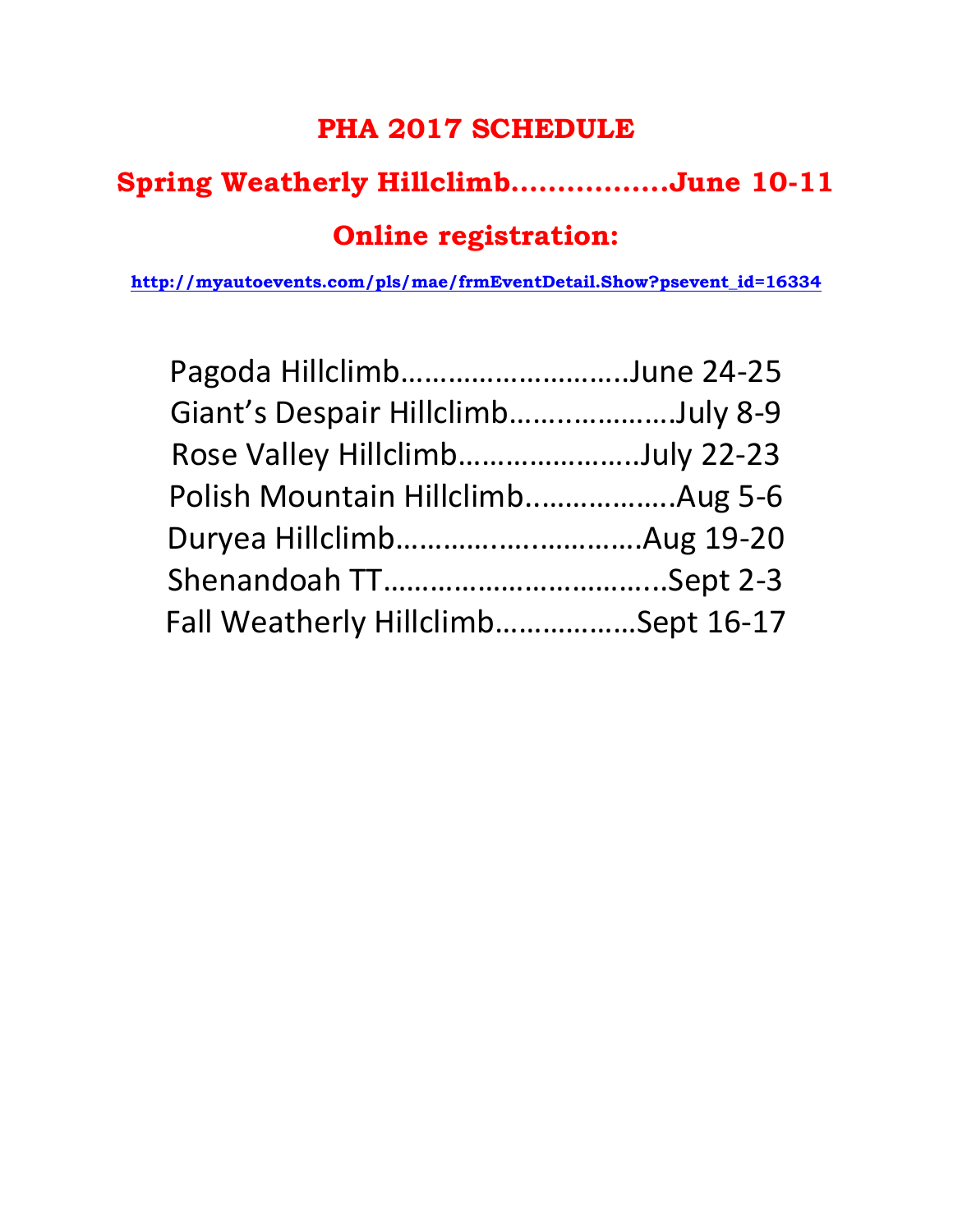## **Jefferson Circuit Long Course Counter Clockwise Records**

| <b>CLASS</b>              | <b>TIME</b> | <b>NAME</b>            | <b>CAR</b>              | <b>YEAR</b>  |
|---------------------------|-------------|------------------------|-------------------------|--------------|
| <b>COURSE RECORD</b>      | 69.354      | <b>Bob Gardner</b>     | 06 Stohr Sports Racer   | 2015F        |
| <b>AMERICAN SEDAN</b>     | 83.144      | Brian Halecki          | 87 Camaro               | 2014F        |
| <b>B-SPEC</b>             | 102.603     | Dave Arron             | 13 Ford Fiesta          | 2015F        |
| <b>IMPROVED TOURING A</b> | 89.536      | Glenn Hoffman          | 89 Honda CRX            | 2015F        |
| <b>IMPROVED TOURING B</b> | 90.871      | <b>Steve DeTurck</b>   | 84 VW Gti               | 2015F        |
| <b>IMPROVED TOURING C</b> | 90.897      | Glenn Hoffman          | 75 VW Scirocco          | 2014F        |
| <b>IMPROVED TOURING E</b> | 81.497      | Kendrick Giambattista  | 96 BMW M3               | 2015F        |
| <b>IMPROVED TOURING S</b> | 87.969      | David Ascheman         | 98 VW Gti               | 2016S        |
| A STREET PREPARED         | 85.957      | Dennis Portillo        | 92 Toyota MR2           | 2016S        |
| <b>B STREET PREPARED</b>  | 83.062      | <b>Shawn Mellinger</b> | 04 Mazdaspeed Miata     | 2017S        |
| C STREET PREPARED         | 87.522      | Keith Gerhard          | 99 Mazda Miata          | 2016S        |
| D STREET PREPARED         | 84.568      | Jason Fraley           | 06 Audi A3              | 2016S        |
| E STREET PREPARED         | 79.806      | Mark Aubele            | 99 Camaro               | 2016S        |
| F STREET PREPARED         | 92.087      | Dave Merritt           | 07 VW Rabbit            | 2014F        |
| <b>STREET MOD</b>         | 80.391      | Dan Foley              |                         | 2016S        |
| SUPER STREET MOD          | 81.21       | Leigh Earnshaw         | 99 Corvette             | 2016S        |
| STREET MOD FWD            | 82.24       | Chris Carlisle         | 89 Honda Civic CX       | 2016S        |
| <b>STREET MOD EXTREME</b> | 79.561      | <b>Mark Aubele</b>     | 97 BMW M3               | 2017S        |
| TOURING 1                 | 82.927      | Jim Kreitzburg         | 12 Corvette             | 2014F        |
| <b>TOURING 3</b>          | 90.865      | Thomas Wuellete        | 13 VW Gti               | 2015F        |
| <b>SPEC MIATA</b>         | 87.097      | Ken Gillette           | 00 Miata                | 2015F        |
| <b>SUPER TOURING O</b>    | 83.022      | Dave Stoner            | 99 Corvette             | 2015F        |
| <b>SUPER TOURING U</b>    | 86.428      | Alan Lesher            | 05 Dodge Neon           | 2014F        |
| <b>SUPER PRODUCTION U</b> | 86.83       | <b>Bob Oswald Sr</b>   | 70 VW Karman Ghia       | 2015F        |
| <b>RALLY</b>              | 83.833      | Houssam Tarabay        | 06 Mitsubishi Evo IX    | 2014F        |
| <b>E PRODUCTION</b>       | 86.079      | <b>Mike Ancas</b>      | 95 SB Dodge Neon        | 2017S        |
| <b>F PRODUCTION</b>       | 89.907      | <b>Craig Bucher</b>    | 85 Toyota Mr-2          | 2017S        |
| H PRODUCTION              | 88.079      | Mike Ancas             | 85 Honda CRX            | 2014F        |
| $GT-1$                    | 113.665     | <b>Neal Ross</b>       | 85 Camaro               | 2016S        |
| $GT-2$                    | 79.836      | Merlin Miller          | 66 Sunbeam Tiger        | 2014F        |
| $GT-3$                    | 90.521      | <b>Gary Eck</b>        | 83 VW Gti               | 2016S        |
| <b>GT-LITE</b>            | 85.953      | <b>Mike Ancas</b>      | 85 Honda CRX            | 2015F        |
| <b>INEX SPEC</b>          | 91.298      | <b>Haley Levengood</b> | 37 Ford Legend          | 2016S        |
| <b>INEX MOD</b>           | 80.03       | <b>Haley Levengood</b> | 37 Ford Legend          | 2016S        |
| <b>A SPORTS RACER</b>     | 86.915      | <b>George Bowland</b>  | <b>70 Lotus Europa</b>  | <b>2017S</b> |
| PROTOTYPE 1               | 69.354      | <b>Bob Gardner</b>     | 06 Stohr Sports Racer   | 2015F        |
| FORMULA CONTINENTAL       | 86.223      | John Stinsmen          | 93 Van Deimen           | 2014F        |
| <b>FORMULA FORD</b>       | 79.917      | <b>Shayne Frebert</b>  | 85 Van Deiman           | 2015F        |
| <b>FORMULA V</b>          | 88.202      | <b>Tammy Oswald</b>    | 00 Viper Fv-2           | 2017S        |
| <b>FORMULA S</b>          | 76.531      | Dave Cutchins          | 00 Renesis Prototype    | 2016S        |
| <b>CLUB FORD</b>          | 85.585      | Greg Hagan             | 73 Lola T340            | 2015F        |
| SOLO <sub>V</sub>         | 80.766      | Bob Oswald Jr          | 04 Viper SV-1           | 2016S        |
| <b>VINTAGE 3</b>          | 113.177     | <b>William Norton</b>  | 60 Cooper Formula 3     | 2017S        |
| <b>HISTORIC 1</b>         | 87.083      | Adolf Battifarano      | 68 Lotus                | 2014F        |
| <b>HISTORIC 2</b>         | 82.643      | Richard Good           | 72 Triumph TR6          | 2015F        |
| <b>HISTORIC 3</b>         | 82.194      | <b>Stanford Vann</b>   | 70 Caldwell D9          | <b>2017S</b> |
| <b>HISTORIC 4</b>         | 88.686      | Joe Whiteley           | 64 AH Sprite            | 2015F        |
| SPECIAL 1                 | 74.395      | Kurt Eikenberg         | 94 Cheetah SR1          | 2015F        |
| SPECIAL 2                 | 81.534      | Ken Taggart            | 73 Tigger II            | 2016S        |
| SPECIAL <sub>3</sub>      | 78.468      | Ray Kochin             | 80 Chevy Sport Modified | 2015F        |